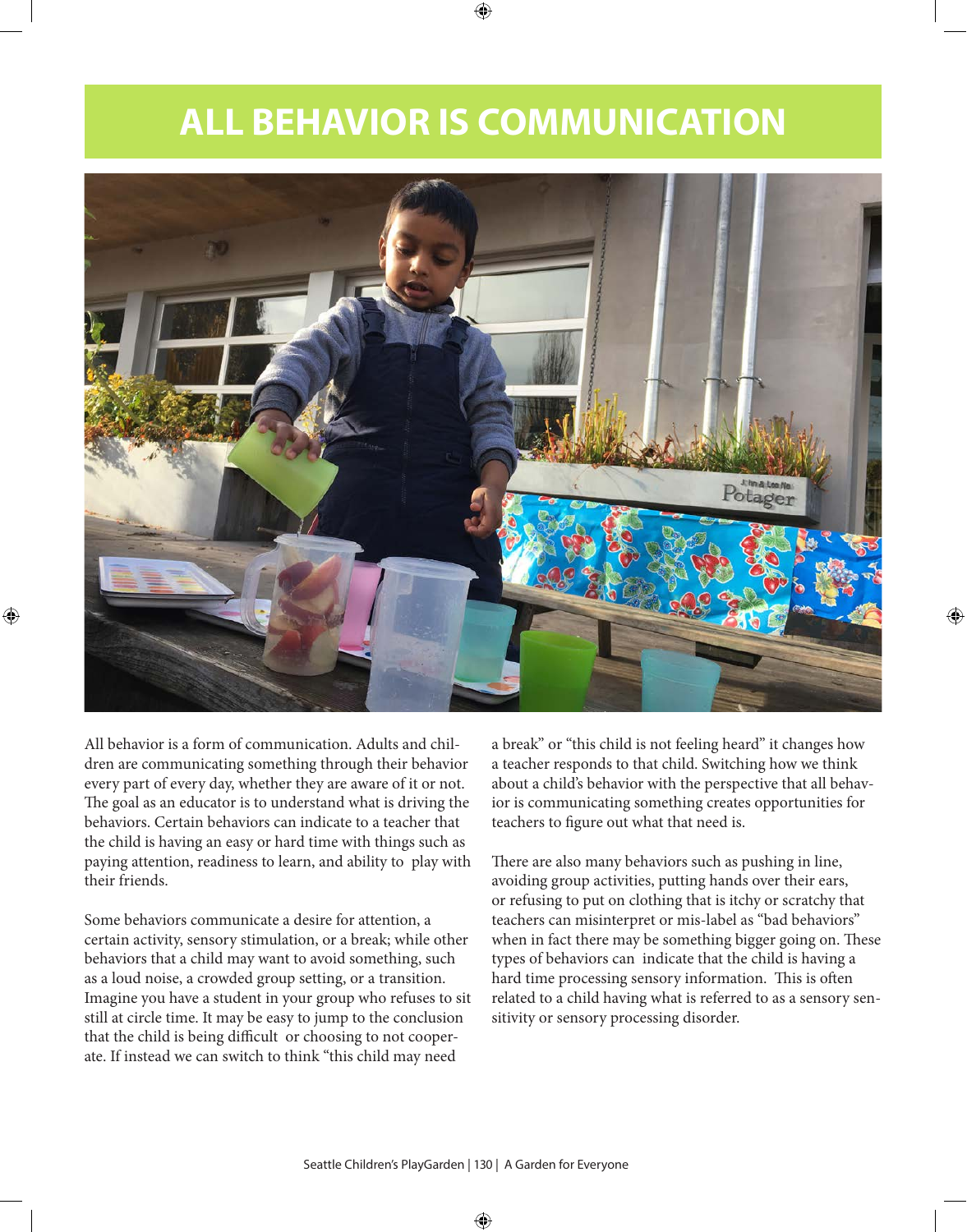## Understanding Sensory Processing by Burnley Danner, OTR/L Occupational Therapist & PlayGarden Board Member

Humans have eight senses that make up our sensory system. These senses help us take in, process, and respond to all types of information from the world around us. These senses include: Hearing, sight, smell, taste, touch, awareness of our bodies in space (proprioceptive input), awareness of our body's movement and relationship to gravity (vestibular input), and awareness of our own bodily functions and feelings (interoceptive input). All people process this sensory information in different ways and with different preferences and thresholds. Some people notice a small amount of sensory information very quickly, while other people need a lot of sensory information to even notice it. Some people like the feeling of a certain kind of input and want a lot of it, while some people may be more sensitive and tend to avoid that input. Sensory processing is something we all do and every person's sensory system is unique to them. It is important to remember that a sensory processing difference does not always indicate a sensory processing problem!

### **When to Refer to an Occupational Therapist:**

Sometimes a child's sensory system can be so unique that it interferes with their ability to participate in daily routines like eating, getting dressed, sitting down to read a book or play a game, or playing with friends. As a preschool teacher if you start to notice any of the kinds of behaviors listed below and these behaviors are interfering with the child's classroom participation, that child may benefit from specialized help. Set a time aside to have a conversation with the parents about what you are noticing. In these conversations you can refer a parent to consult with their pediatrician and to get an evaluation from an Occupational Therapist. The goal of occupational therapy is to help the child participate in the things they want and need to do throughout their day, including at home, at school, and out in the community. An Occupational Therapist will work with the family and child to come up with a treatment plan and goals. This may include identification of what kind(s) of sensory input a child is struggling with and developing a list of activities or strategies that can help the child process and respond to sensory input in a way that helps them participate more successfully in their learning experience.

## **Behaviors that may indicate the need for an Occupational Therapy Evaluation:**

1. Distracted by or frequent commenting on sounds, textures, or smells more often than peers.

2. Avoiding or becoming distressed by messy play, such as mud, playdough, glue, food, paint, etc.

3. Highly distractible, difficulty with attention or learning new concepts during stationary tasks.

4. Difficulty sitting still in their seat, fidgeting, wanting to get up and stand or walk during stationary classroom tasks.

5. Poor awareness of where their body is in space, clumsy, frequent running into peers or equipment, hitting their head or limbs when climbing, very high pain tolerance

6. Frequent slumping or leaning their trunk or head down on their desk.

7. Often mis-calculating their own strength, such as breaking pencils or crayons during coloring or writing or accidentally using too much force during play with peers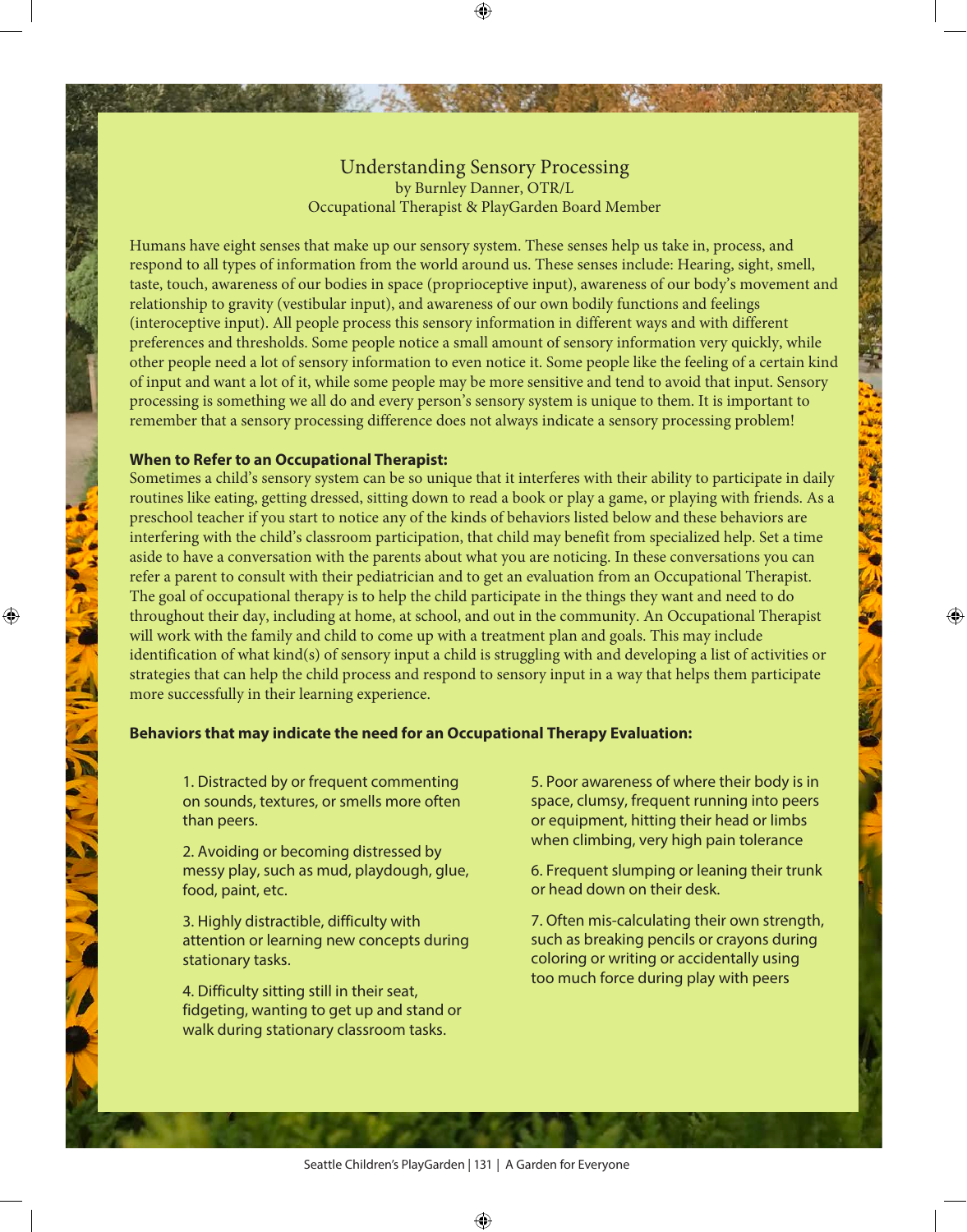

O pours bucket after bucket of water on her face to cool down. S sits in a whiskey barrel of lavendar, enjoying her time at the PlayGarden.

## **Examples at the PlayGarden:**

At the PlayGarden we spend most of our school day out in the garden. Here are a few examples of behaviors we have noticed amongst our students with sensory sensitivities and how that translate to their time in the garden:

#### **Sensory Seekers**

Children that are sensory seekers may do a range of different things in the garden to meet the need for sensory input. They may enjoy dropping gravel down the drain, jumping into the mud pit and covering themselves completely in mud, or picking the tops of flowers off their stems and watching the petals fall to the ground over and over again.

Some of these behaviors can appear to adults as disruptive to the class, the main activity or the garden. However, using the perspective of all behavior is communication, an inclusive educator sees these behaviors not as disruptive but as a reminder that that behavior is doing something important for the child's emotional and physical regulation.

#### **Ask yourself:**

- What could that behavior be doing for the child?
- What are they trying to communicate with their actions?

For example, dropping gravel down a drain may at first seem annoying or unnecessary to an adult but in fact that the act of scooping and pouring gravel and listening to the pebbles fall into the drain may be helping a child feel calm and at ease or it may help them release pent up energy after having been at circle for thirty minutes right before.

Sophie is a young girl with Autism. She loves to pick flowers and pull off all the leaves and petals. We do not know what this behavior is doing for Sophie but we do know it is important for her and proves to be incredibly calming. If picking flowers in this way is not conducive to your garden space, you can encourage the child to continue picking flowers but direct them to do it in a more contained way.

#### **Sensory-Avoidant**

You may have a child in your group that you want to introduce to the garden but they are sensory avoidant. For example, they may be averse to having their hands get dirty or are uncomfortable with different temperatures or textures.

There are many ways to help students with sensory disabilities engage with the garden in a way that is still comfortable for them. Do your best to figure out what element of the